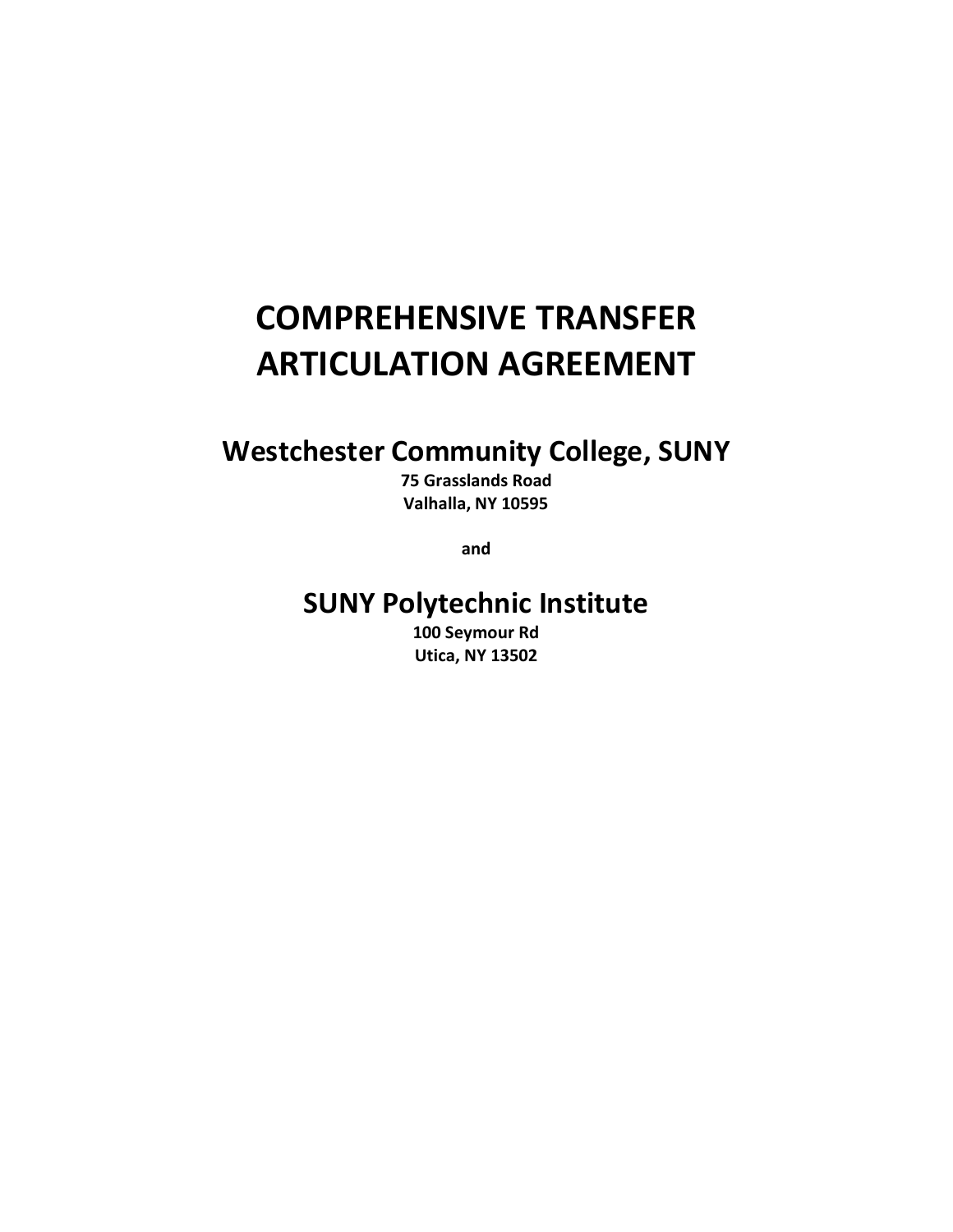#### **I. PURPOSE**

Westchester Community College (hereafter referred to as WCC), a community college in Westchester County, New York and SUNY Polytechnic Institute, an institution in Oneida County, New York, agree to articulate the programs outlined in this document to ensure a smooth transfer process for Westchester Community College graduates.

The purpose of this Articulation Agreement (the "Agreement") is to establish collaboration between Westchester Community College and SUNY Polytechnic Institute, to promote degree completion and facilitate the transfer process. This Agreement provides assurance that students will matriculate into SUNY Polytechnic Institute with junior standing. The following general principles guide the operation of this Agreement:

#### **II. ADMISSIONS**

This agreement applies to those students who have followed the Westchester Community College fall 2019 undergraduate catalog requirements, or thereafter. Any pre-existing agreements with SUNY Polytechnic Institute continue to apply to students prior to fall 2020.

This agreement only applies to students who have successfully met graduation requirements prior to enrollment at the transfer institution. They will be accepted to SUNY Polytechnic Institute based on the following conditions:

#### **III. GUARANTEED ACCEPTANCE**

WCC graduates with a **2.5** or better WCC grade point average will be **guaranteed transfer** admission to SUNY Polytechnic Institute and will transfer with junior standing. The only exception would be for students transferring into the Nanoscale Engineering degree program which requires a 2.75.

#### **IV. ACCEPTANCE OF CREDITS**

A minimum of 60 credits from the associate degree will be applied toward the completion of the articulated bachelor's degree program.

A maximum of 76 credits will be applied toward the completion of the articulated bachelor's degree program.

If all credits do not count for requirements in the major, they will then count as elective credit toward the degree.

Students will receive a transfer credit evaluation admission following their admissions decision.

#### **V. REMAINING CREDITS AT RECEIVING INSTITUTION**

Students who attend SUNY Polytechnic Institute under this agreement will be required to fulfill SUNY Polytechnic Institute's bachelor's degree requirements that are in effect the semester/year they matriculate, not to exceed the number of remaining credits outlined in Appendix A.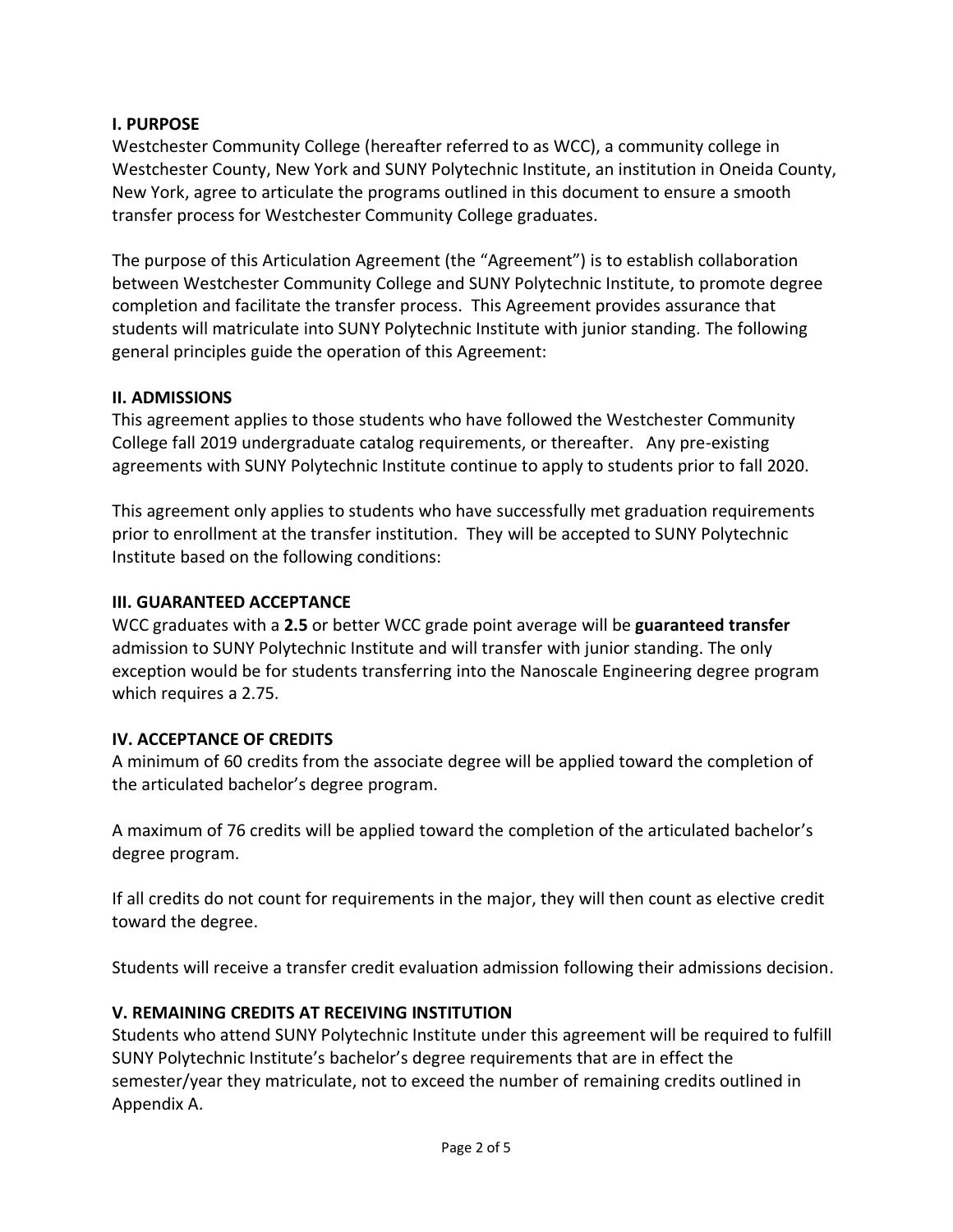#### **VI. GENERAL EDUCATION CREDITS**

By virtue of completion of the A.A., A.S., or A.A.S. degree at WCC, all students will be granted completion of all of the general education requirements that they have completed at Westchester Community College. If a student earned a grade lower than a C they will still retain the completion of the associated general education category.

#### **VIII. SCHOLARSHIPS**

SUNY Polytechnic Institute also offers the following scholarships to transfer students:

#### **Institutional Merit Scholarships for Transfer Students (New York State Residents)**

SUNY Polytechnic offers several types of scholarships for high achieving transfer students. To be considered for a merit scholarship, a complete application for admission must be received by March 1 for fall admission, and October 1 for spring admission. Only applicants who have applied for full-time study (12 credits or more) will be considered.

#### **Transfer Achievement Scholarship Award Levels**

\$2,000 (GPA of 3.8 - 4.0) \$1,000 (GPA of 3.50 - 3.79) \$500 (GPA of 3.25 - 3.49)

#### **Phi Theta Kappa Scholarship**

\$500 award available to members of Phi Theta Kappa. (Awarded in addition to the Transfer Achievement Scholarship.)

Submit ONE of the following items to admissions@sunypoly.edu for verification of membership for consideration:

- Official college transcripts with membership listing
- Letter from PTK advisor
- Copy of membership card
- Copy of induction certificate

Additional Transfer Student Scholarships:

FIRST (For Inspiration and Recognition of Science and Technology) and SUNY Polytechnic Institute have established a scholarship to assist deserving students who have been part of a high school FIRST team and plan to attend SUNY Poly.

Awards range up to \$1,000 per year for up to four years. Consideration will be given to students who meet the following criteria:

Minimum GPA of: 3.2 Amount of involvement in FIRST Major in any STEM program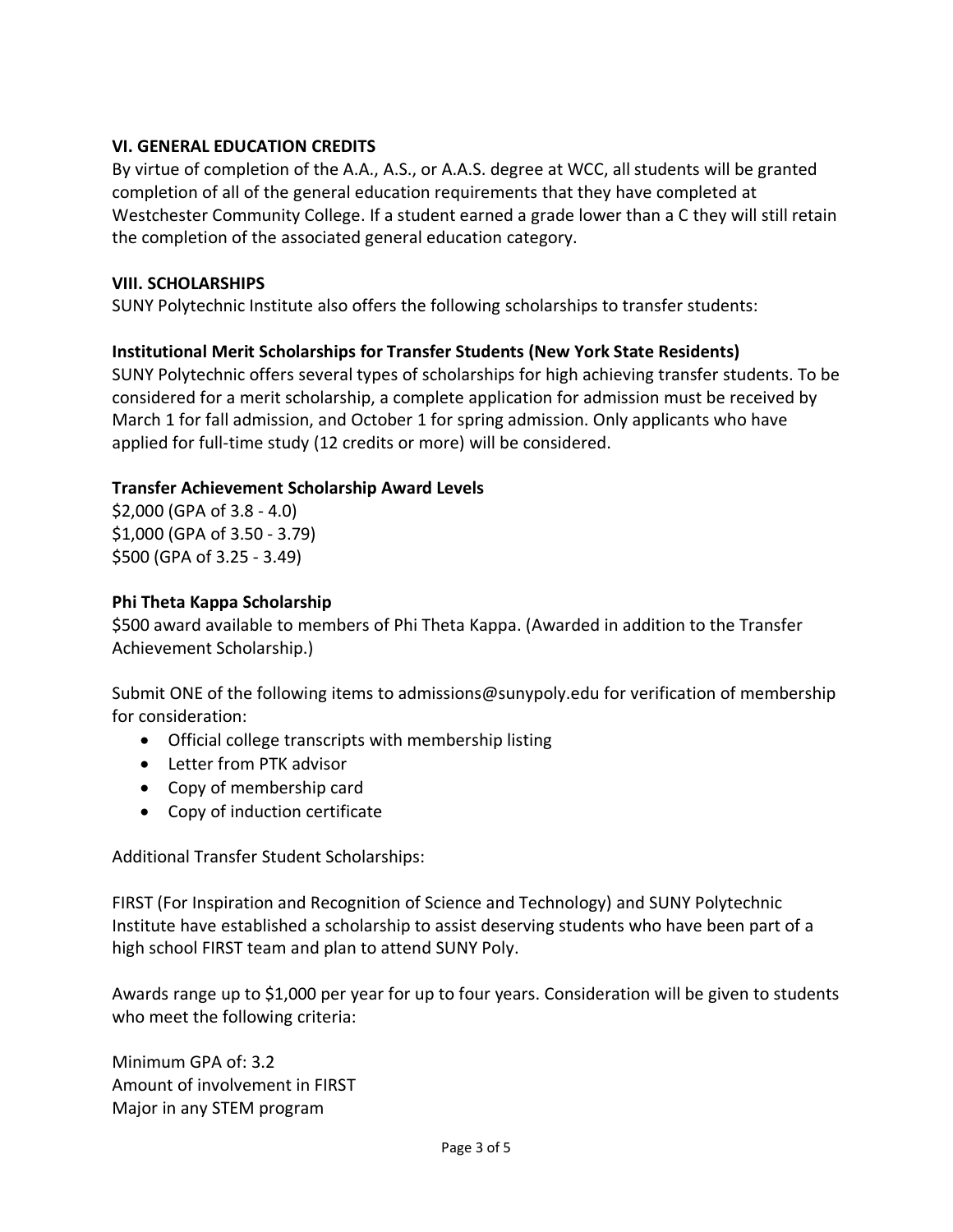Deadline: February 1

\*\*SUNY Poly scholarship criteria and award levels are subject to change at any time. \*\*

#### **IX. PROMOTION/OUTREACH**

WCC and SUNY Polytechnic Institute agree to publicize this Agreement via, but not limited to printed and electronic marketing materials and communications. WCC and SUNY Polytechnic Institute agree to collaborate to ensure successful transfer initiatives.

WCC and SUNY Polytechnic Institute grant a reciprocal license for each to use the name and/or logo of the other educational institution for the purpose of promotion and advertisement of this specific agreement, addressing graduates of Westchester Community College, promoting their associate degree completion. Neither party is authorized to use the other's name and/or logo for any purpose other than stated herein. Advertisement will be disseminated only after consultation between the parties. WCC and SUNY Polytechnic Institute will communicate their marketing and promotion plan to each other to avoid duplication and to make effective use of promotion resources.

#### **X. REVERSE TRANSFER**

This transfer articulation agreement will be honored in the event students from WCC transfer to SUNY Polytechnic Institute prior to completion of their WCC associate's degree, and subsequently obtain their associate's degree through WCC's reverse transfer process.

SUNY Polytechnic Institute will work collaboratively with WCC to communicate with students who have transferred from WCC prior to associate's degree completion, so that the reverse transfer process can be activated.

#### **XI. TERM/MONITOR/REVIEW**

- **A.** The initial term of this agreement shall be four years from the date of the signature, with three (3) automatic renewals of two years each.
- **B.** The agreement may be amended or renewed by mutual agreement and will be formalized via revision of this agreement.
- **C.** SUNY Polytechnic Institute will provide WCC annually with statistics regarding transfer students from WCC. Data requested includes: number of applications, enrollments, transfer credits, majors, GPAs, financial aid awarded outside of state/federal aid, as well as completion statistics.
- **D.** WCC and SUNY Polytechnic Institute agree to communicate program changes in a timely manner to avoid disruption of student progress toward degree completion.

#### **XII. TERMINATION**

The Agreement may be terminated by either party for due cause and after written notification with a minimum of 90 days' notice. Termination of the Agreement will not affect any students currently enrolled at or accepted to SUNY Polytechnic Institute at the time of termination.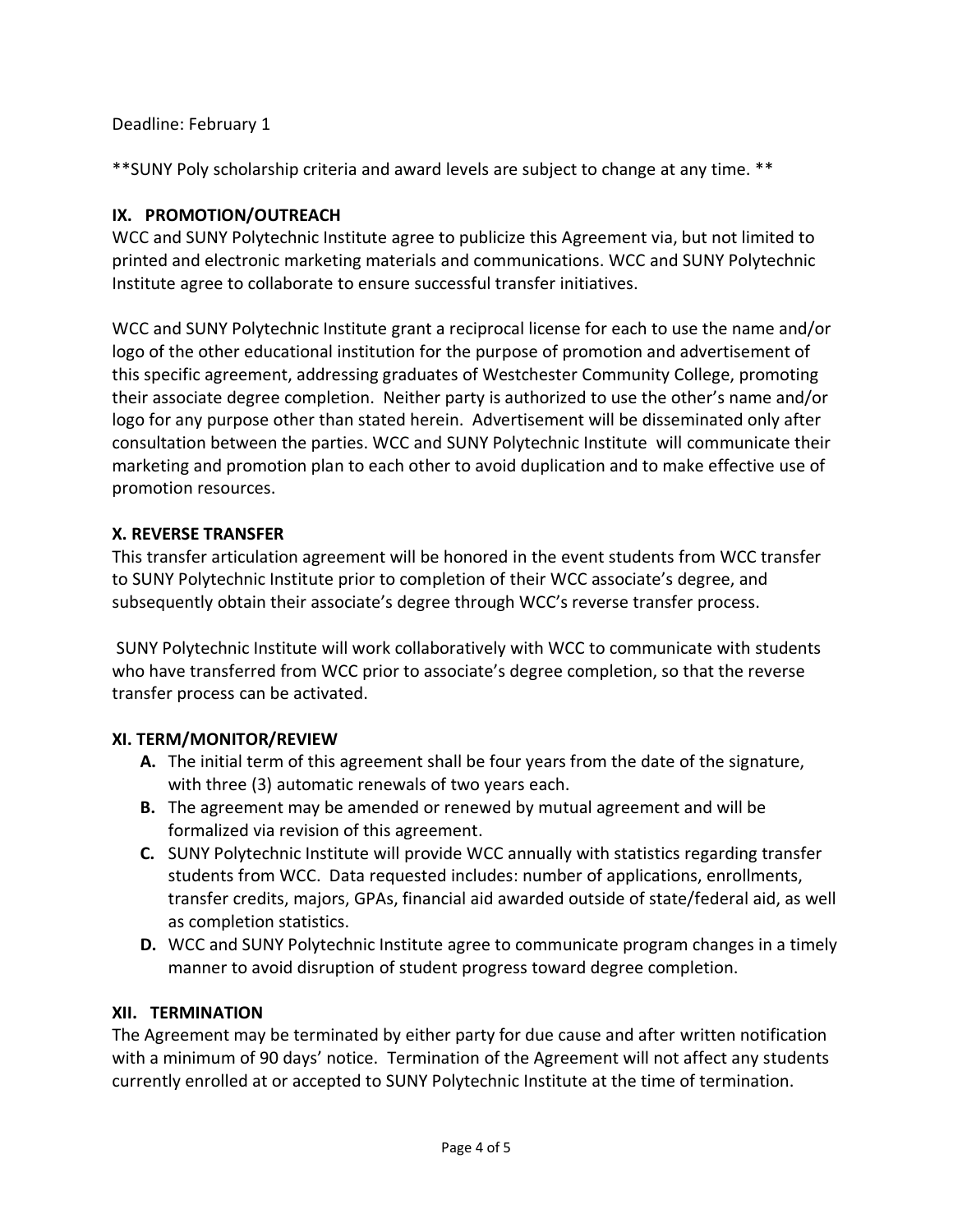#### **XIII. APPENDICES**

As part of this agreement, the following have been included:

Appendix A: Program to Program Table, including links to program-specific advising materials.

| <b>Westchester Community College</b>                       |                         |                  |             |  |  |  |  |
|------------------------------------------------------------|-------------------------|------------------|-------------|--|--|--|--|
| <b>Provost &amp; Vice President</b><br>of Academic Affairs | Dr. Vanessa Morest      |                  | 2/12/2021   |  |  |  |  |
|                                                            | <b>Name</b>             | <b>Signature</b> | <b>Date</b> |  |  |  |  |
| <b>President</b>                                           | Dr. Belinda S. Miles    |                  | 3/24/21     |  |  |  |  |
|                                                            | <b>Name</b>             | <b>Signature</b> | <b>Date</b> |  |  |  |  |
| <b>SUNY Polytechnic Institute</b>                          |                         |                  |             |  |  |  |  |
| <b>Interim Provost</b>                                     | Dr. Steven M. Schneider |                  | 1/19/2021   |  |  |  |  |
|                                                            | <b>Name</b>             | <b>Signature</b> | <b>Date</b> |  |  |  |  |
| <b>Acting President</b>                                    | Dr. Tod Laursen         |                  | 1/21/2021   |  |  |  |  |
|                                                            | <b>Name</b>             | <b>Signature</b> | <b>Date</b> |  |  |  |  |

*There are two original signed documents, one for each institution. Upon completion, please return documents to:* 

> *Dr. Vanessa Morest Provost & Vice President of Academic Affairs Westchester Community College 75 Grasslands Road Valhalla, New York 10595*

*[Vanessa.Morest@sunywcc.edu](mailto:Vanessa.Morest@sunywcc.edu) Ph. (914) 606-6712*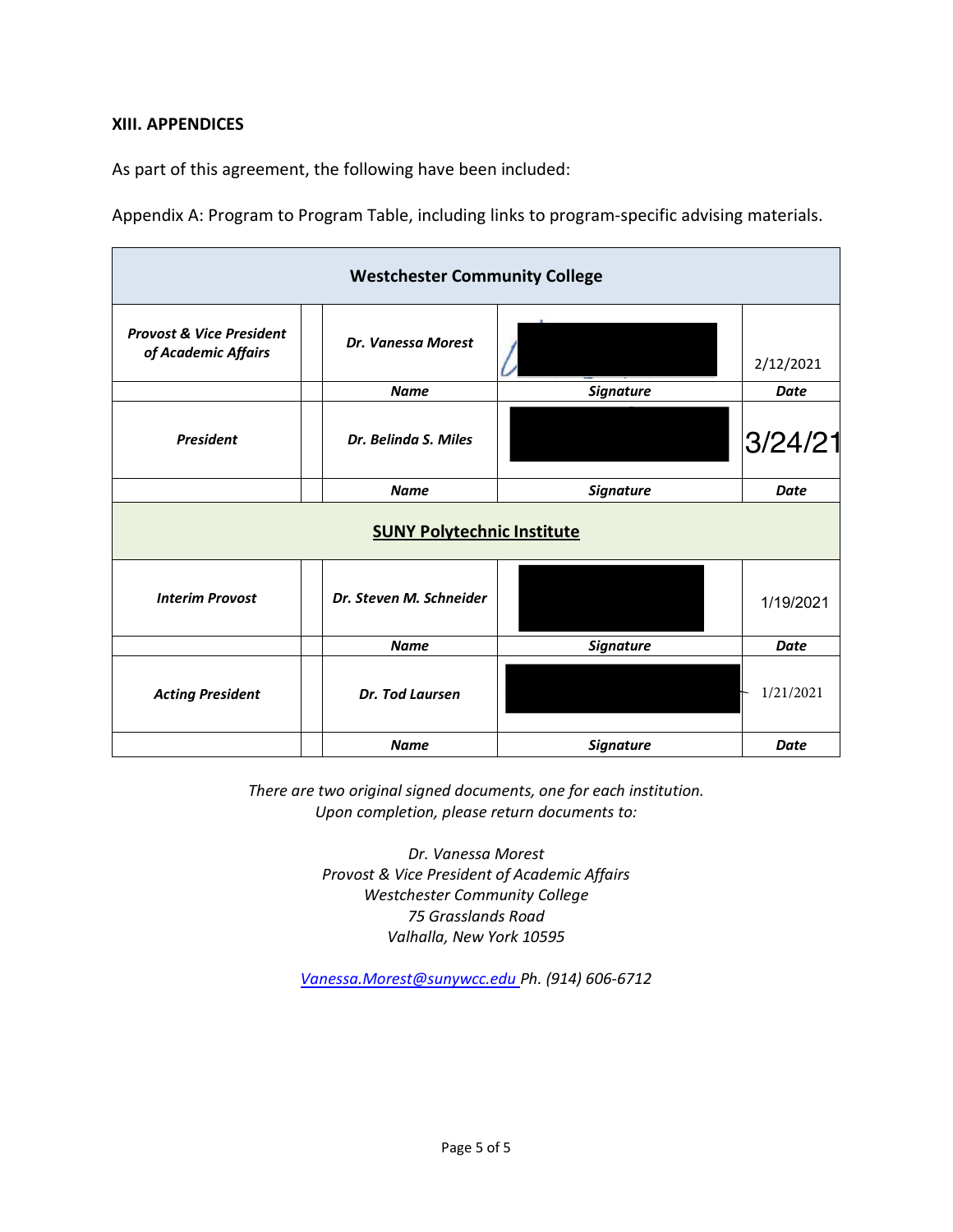| <b>Westchester Community College</b>            |                       | <b>SUNY Polytechnic Institute</b>                                                   |                       |                                                    | <b>Conditions</b>                 |                          | <b>Additional</b><br><b>Specifications</b> |  |
|-------------------------------------------------|-----------------------|-------------------------------------------------------------------------------------|-----------------------|----------------------------------------------------|-----------------------------------|--------------------------|--------------------------------------------|--|
| Program                                         | <b>Degree</b><br>Type | Program                                                                             | <b>Degree</b><br>Type | <b>Remaining#</b><br><b>Credits to</b><br>Graduate | <b>Link to Advising Materials</b> | Min. GPA @<br><b>WCC</b> | Min. Grade<br><b>Requirements</b>          |  |
| Accounting                                      | A.S.                  |                                                                                     |                       |                                                    |                                   |                          |                                            |  |
| Art and Design                                  | A.S.                  |                                                                                     |                       |                                                    |                                   |                          |                                            |  |
| <b>Business Management</b>                      | A.S.                  |                                                                                     |                       |                                                    |                                   |                          |                                            |  |
| <b>Business Management- Global Business</b>     | A.S.                  |                                                                                     |                       |                                                    |                                   |                          |                                            |  |
| Business Management-Human Resource Management   | A.S.                  |                                                                                     |                       |                                                    |                                   |                          |                                            |  |
| <b>Business Management- Management</b>          | A.S.                  |                                                                                     |                       |                                                    |                                   |                          |                                            |  |
| <b>Business Management- Sales Management</b>    | A.S.                  |                                                                                     |                       |                                                    |                                   |                          |                                            |  |
| <b>Business Management- SUNY Transfer</b>       | A.S.                  |                                                                                     |                       |                                                    |                                   |                          |                                            |  |
| <b>Chemical Dependency Counseling</b>           | A.A.S.                |                                                                                     |                       |                                                    |                                   |                          |                                            |  |
| Civil Technology                                | A.A.S.                |                                                                                     |                       |                                                    |                                   |                          |                                            |  |
| <b>Communications And Media Arts</b>            | A.A.                  |                                                                                     |                       |                                                    |                                   |                          |                                            |  |
| <b>Computer Information Systems</b>             | A.A.S.                |                                                                                     |                       |                                                    |                                   |                          |                                            |  |
| Computer Science                                | A.S.                  |                                                                                     |                       |                                                    |                                   |                          |                                            |  |
| <b>Criminal Justice-Corrections</b>             | A.A.S.                |                                                                                     |                       |                                                    |                                   |                          |                                            |  |
| <b>Criminal Justice-Police</b>                  | A.A.S.                |                                                                                     |                       |                                                    |                                   |                          |                                            |  |
| <b>Culinary Arts and Hospitality Management</b> | A.A.S.                |                                                                                     |                       |                                                    |                                   |                          |                                            |  |
| Cybersecurity                                   | A.A.S.                |                                                                                     |                       |                                                    |                                   |                          |                                            |  |
| <b>Digital Filmmaking</b>                       | A.S.                  |                                                                                     |                       |                                                    |                                   |                          |                                            |  |
| Early Childhood                                 | A.A.S.                |                                                                                     |                       |                                                    |                                   |                          |                                            |  |
| <b>Electrical Technology</b>                    | A.A.S.                |                                                                                     |                       |                                                    |                                   |                          |                                            |  |
| <b>Energy Systems</b>                           | A.A.S.                |                                                                                     |                       |                                                    |                                   |                          |                                            |  |
| <b>Engineering Science</b>                      | A.S.                  | <b>Civil Engineering</b>                                                            | <b>B.S.</b>           | 64                                                 |                                   | 2.5                      |                                            |  |
| <b>Engineering Science</b>                      | A.S.                  | <b>Electirical and Computer</b><br><b>Engineering (Computer</b><br>Concentration)   | <b>B.S.</b>           | 67                                                 |                                   | 2.5                      |                                            |  |
| <b>Engineering Science</b>                      | A.S.                  | <b>Electirical and Computer</b><br><b>Engineering (Electrical</b><br>Concentration) | <b>B.S.</b>           | 62                                                 |                                   |                          |                                            |  |
| <b>Engineering Science</b>                      | A.S.                  | <b>Mechanical Engineering</b>                                                       | <b>B.S.</b>           | 61                                                 |                                   | 2.5                      |                                            |  |
| <b>Environmental Science</b>                    | A.S.                  |                                                                                     |                       |                                                    |                                   |                          |                                            |  |
| <b>Environmental Studies</b>                    | A.S.                  |                                                                                     |                       |                                                    |                                   |                          |                                            |  |
| Fashion Design & Technology                     | A.A.S.                |                                                                                     |                       |                                                    |                                   |                          |                                            |  |
| <b>Fashion Merchandising</b>                    | A.A.S.                |                                                                                     |                       |                                                    |                                   |                          |                                            |  |
| Foods & Nutrition                               | A.S.                  |                                                                                     |                       |                                                    |                                   |                          |                                            |  |
| Health and Human Performance                    | A.S.                  |                                                                                     |                       |                                                    |                                   |                          |                                            |  |
| <b>Health Information Technoloy</b>             | A.A.S.                | <b>Health Information</b><br><b>Management</b>                                      | <b>B.S.</b>           | 60                                                 |                                   | 2.5                      |                                            |  |
| <b>Health Studies</b>                           | A.S.                  |                                                                                     |                       |                                                    |                                   |                          |                                            |  |
| <b>Human Services</b>                           | A.A.S.                |                                                                                     |                       |                                                    |                                   |                          |                                            |  |
| <b>Human Services</b>                           | A.S.                  |                                                                                     |                       |                                                    |                                   |                          |                                            |  |